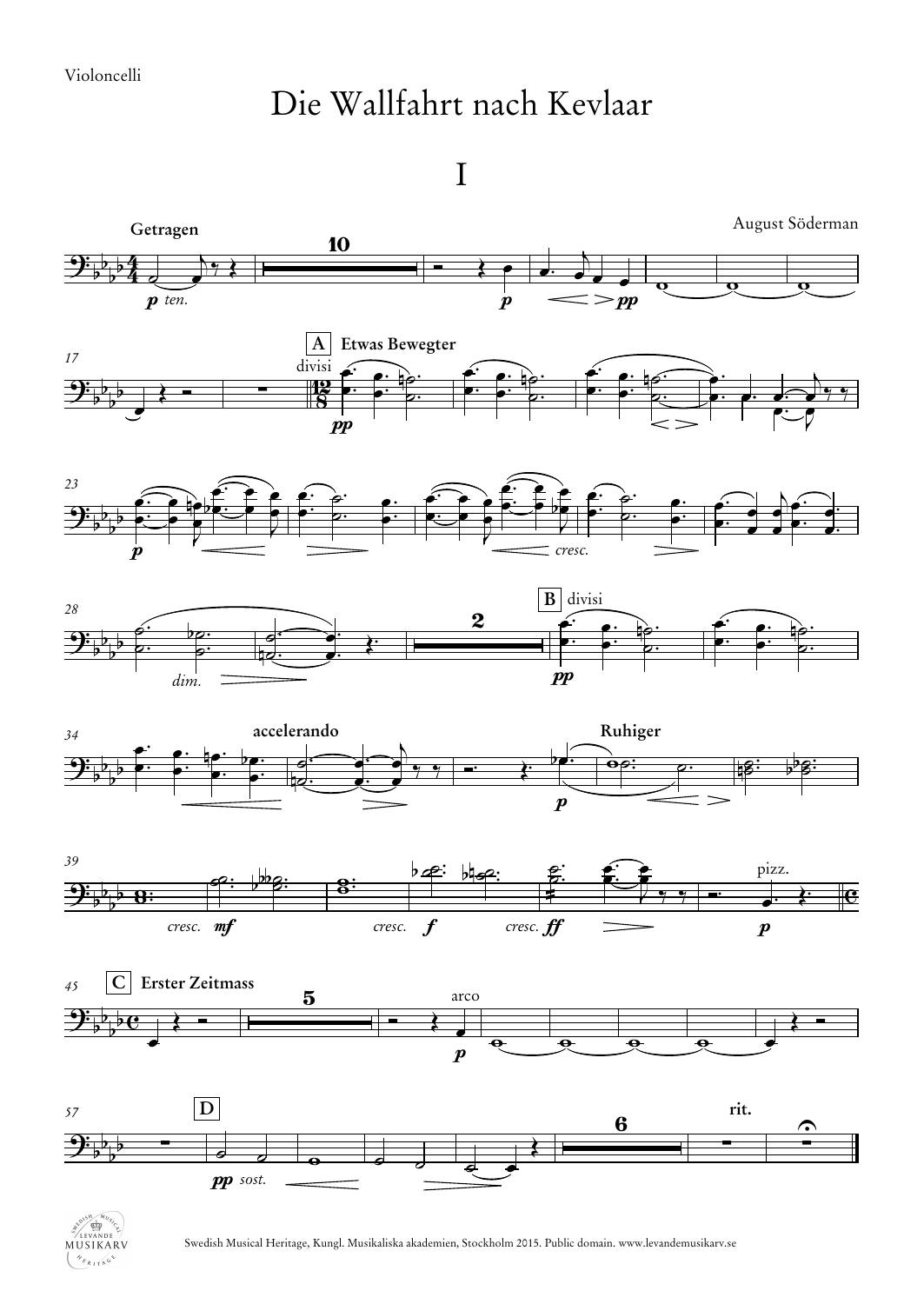## Violoncelli

II